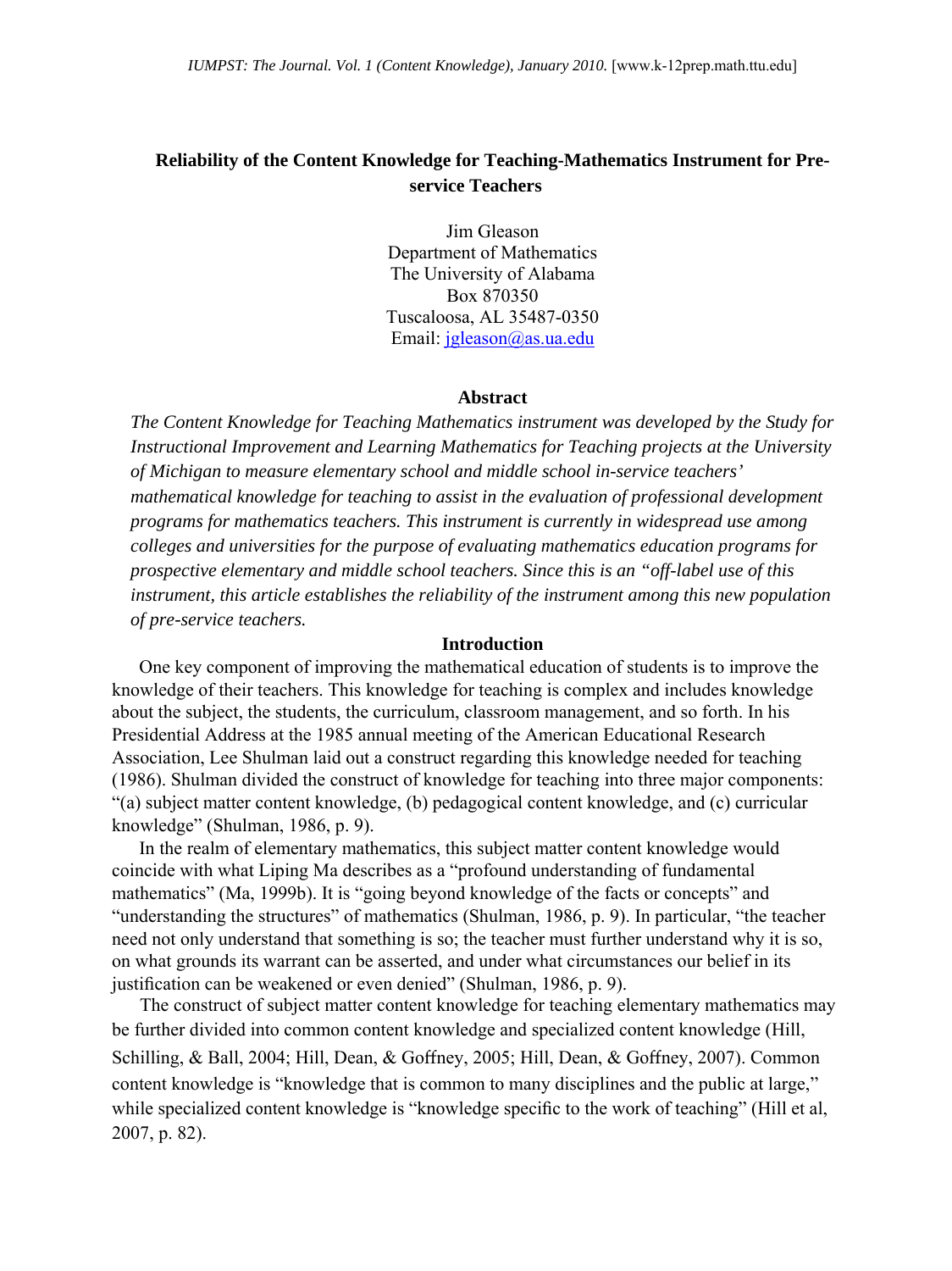#### **The Content Knowledge for Teaching Mathematics Instrument**

*Purpose and History*: There are currently many programs in the United States focusing on improving the content knowledge for teaching of mathematics of elementary school teachers. The National Science Foundation's Math and Science Partnership program or Department of Education Math and Science Partnership programs sponsor the majority of these programs. With the funds for these programs comes a requirement for evaluation of the programs.

Because of this demand for instruments to measure the growth of teachers' mathematical knowledge for teaching over the course of these professional development programs, the National Science Foundation's Math and Science Partnership program has funded several programs to create such instruments. The Learning Mathematics for Teaching project at The University of Michigan is one such project and they have developed a series of instruments called the Content Knowledge for Teaching Mathematics (CKT-M) instruments.

Since the CKT-M arose in response to a need of large professional development programs, the development group of the CKT-M instrument determined that the instrument must satisfy certain requirements. These included the need to measure large numbers of participants without taking a large amount of time or money; the reliability of the instrument should be such that it could accurately measure the performance of groups, but not individuals; and the instrument must contain linked forms to use as pretests and posttests (Hill & Ball, 2004; Hill et al, 2004; Blunk, Hill, & Phelps, 2005; Hill, 2007a; Hill, 2007b; Hill, 2007c).

In addition to professional development programs, many pre-service teacher programs are also using the CKT-M instrument. Many of these programs have gone through major revisions in the past few years, partially as a result of No Child Left Behind legislation, which increased the number of hours of undergraduate mathematics courses required of elementary teachers. These changes also developed from a report of the Conference Board of the Mathematical Sciences with recommendations about what mathematical courses and topics should be included in undergraduate programs designed for future teachers (2001).

Since the reliability of the CKT-M instrument was established using experienced in-service teachers enrolled in professional development programs (Hill & Ball, 2004; Hill et al, 2004), these reliability information for these instruments is needed for this new distinct demographic or pre-service teachers. This article will explore the reliability of a single published form including each of the three sub-scales corresponding to the content areas of numbers and operations; geometry; and patterns, functions, and algebra.

### **Methodology**

*Data Collection and Sample*: Over a period of four academic semesters, 424 pre-service teachers enrolled in mathematics courses for elementary teachers at a large university in the southeastern United States served as study subjects. The students enrolled in these courses had already completed a traditional mathematics course, usually college algebra, but had not yet completed many courses in education and had limited exposure to the elementary classroom. Since these mathematics courses are prerequisites for many of the education courses involved in the elementary education major, nearly all of the participants were in their freshman or sophomore year at the university.

The participants completed the survey instrument during a regularly scheduled class time within the first three weeks of classes during four subsequent semesters. They received an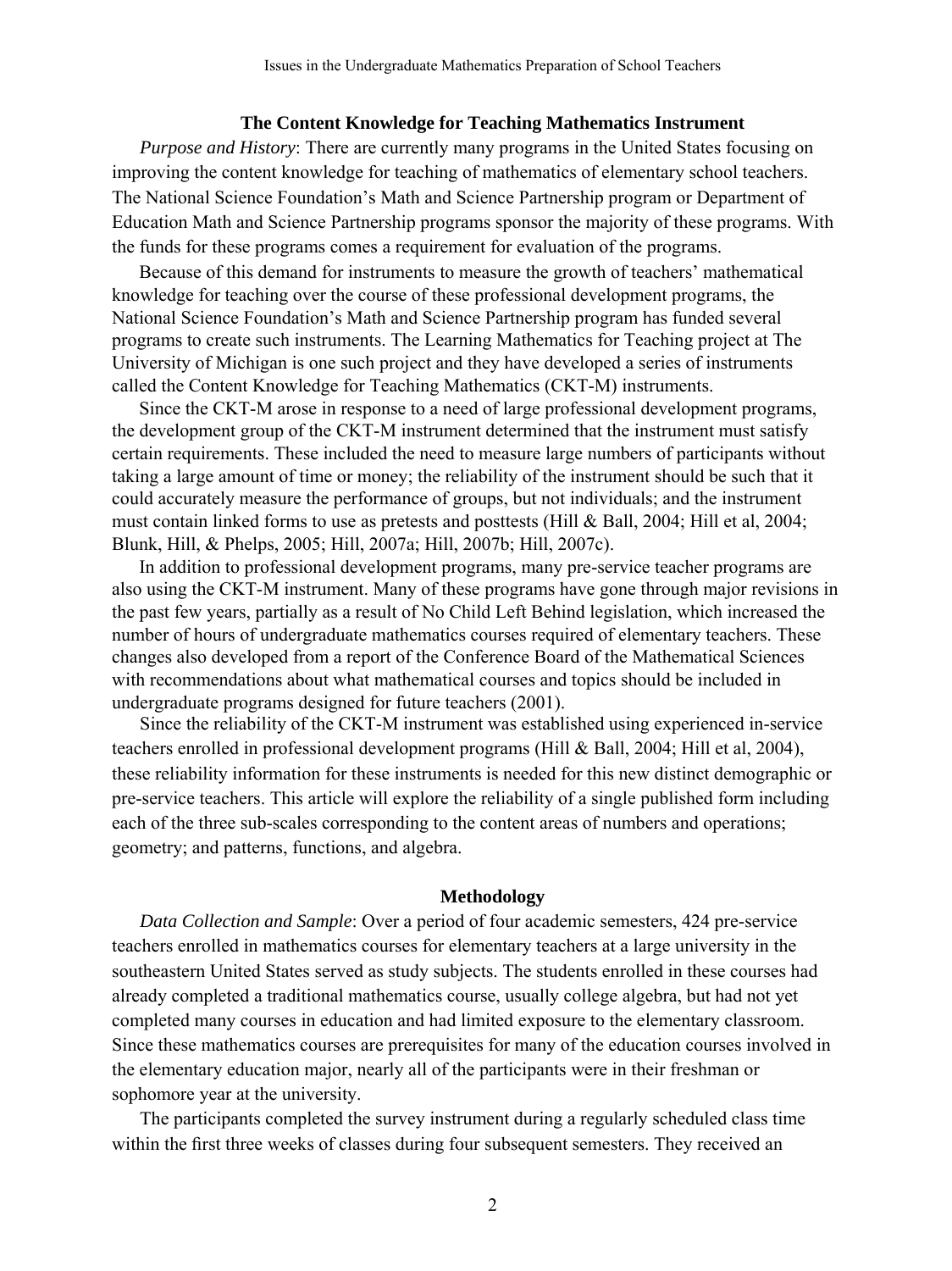adequate amount of time so that all participants were able to complete the instrument within the class period.

The participants were 97% female and ranged in age from 19-35 with over 95% being under the age of 22. Additionally, 93% described themselves as Caucasian/White, with 5% African American/Black, and the remaining 2% in other categories.

*Instrument*: The Content Knowledge for Teaching Mathematics (CKTM) instrument consists of multiple-choice questions designed to gain understanding of an individual's knowledge of mathematical content in the three areas of number and operations; geometry; and patterns, functions, and algebra. To have a better idea of the type of items included in these instruments, an example of an item, chosen from the released items, in the area of number and operation is in the appendices. The actual items cannot be shared due to the use agreement for the instrument.

To compare the reliability of the CKT-M instrument between pre-service and in-service teachers, the analysis used a pre-existing form that contained approximately equal number of items from the three content areas of number and operation; geometry; and patterns, functions, and algebra. The choice of the 2004(B) form was because it has undergone several revisions and has a reported three distinct factors corresponding to three major content areas from pre-service mathematics courses, number and operation; geometry; and patterns, functions, and algebra (Hill, Schilling, & Ball, 2004; Hill, Dean, & Goffney, 2007; Schilling, 2007). The only change from the standardized form is the removal of one item due to a typographical error in some of the copies.

*Form Reliability Analyses*: Following the structure of the original CKTM form, the items were divided into three distinct sub-scales based upon the mathematical subjects of number and operation; geometry; and patterns, functions, and algebra. Each of the sub-scales was then analyzed using a two-parameter item response theory model in MULTILOG (Thissen, 2003) to correspond with the previous analysis of the form using in-service teachers. The analysis included determining how well the item response theory model fit the observed data followed by comparisons between the models generated using pre-service and in-service teachers of the item parameters, the instrument's information and standard error curves, and the marginal reliability for each of the three sub-scales.

The two-parameter item response theory model generated an item difficulty parameter and an item discrimination parameter for each of the items in the three sub-scales. The two parameters for each item generated by the item response theory model are the core of the model and generate all other results from the model including the item characteristic, item information, instrument information, and standard error curves.

*Goodness of Fit*: In order to verify that the two-parameter model is appropriate for this instrument, with this population, each of the three sub-scales underwent a goodness of fit analysis. This involved a comparison of the model's estimated ability of the subjects with their measured score using a graphical analysis in addition to a correlation.

In addition to testing the ability of the model to estimate an individual's ability level, it is also necessary to verify the ability of the model to estimate participant performance on each item. The item difficulty and discrimination parameters for each item generate an item characteristic curve which estimates how likely individuals at various ability levels are to answer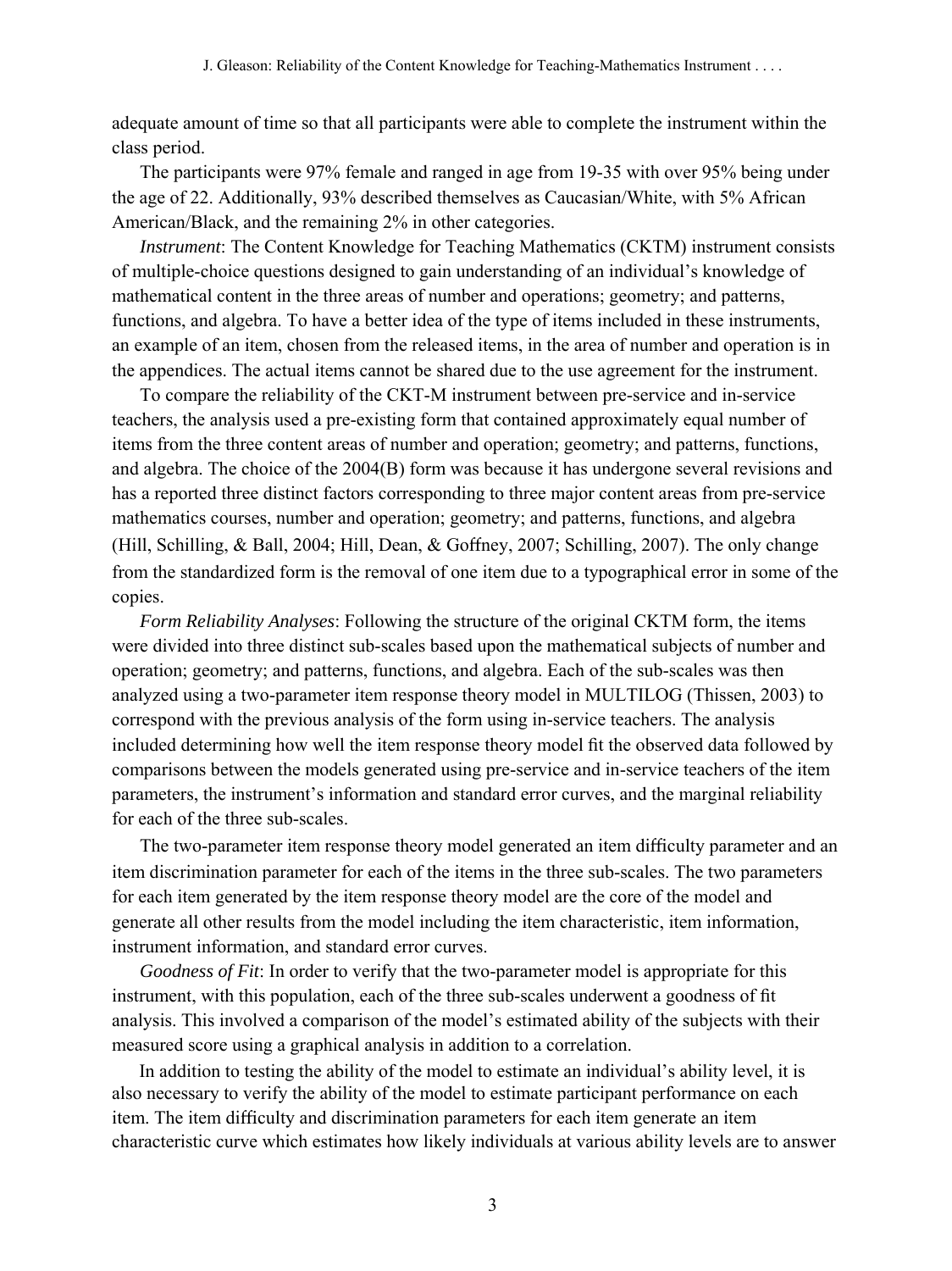the item correctly. This item characteristic curve for the *i*-th item is a logarithmic curve given by the equation

$$
P_t(\theta) = \frac{e^{\alpha_i(\theta - b_i)}}{1 + e^{\alpha_i(\theta - b_i)}}
$$

where  $\theta$  is a participant's estimated ability level,  $a_i$  is the discrimination parameter, and  $b_i$  the difficulty parameter of the i-th item.

For each item, an Average Absolute Standardized Residual determined if the item characteristic curve for that item matched the observed percent correct for the subjects at each estimated ability level (Hambleton, 1991). This Average Absolute Standardized Residual was then compared to the item's ability and discrimination parameters to determine which types of items best fit the observed data.

Item Parameters: The item difficulty parameter is the ability level at which half of the subjects answer the question correctly. Subjects whose ability level is below this difficulty parameter are likely to answer the question incorrectly while those whose ability level is above the difficulty parameter are likely to answer the question correctly. Therefore, the item answer difficulty parameters should vary between around two standard deviations above and below the mean for items appropriate for the sampled population. While the BILOG software (Mislevy & Bock, 1997) used in the analysis of the data collected from in-service teachers restricts the difficulty parameters to this interval, the MULTILOG software (Thissen, 2003)used in the preservice analysis does not have such restrictions.

Since the standard deviation for the difficulty parameters generated with pre-service teacher data was as high as 5.24, an independent-measures t-test is unable to measure the difference between the parameters generated by the in-service and pre-service teachers. Instead, each item is treated as an individual for a related-samples *t*-test. These parameters were compared for all three sub-scales and the full scale.

The item difficulty parameters are likely different since the pre-service teachers' mathematical knowledge for teaching is similar to, but not as strong as that of the in-service teachers. Therefore, a one-tailed repeated-measures t test was used to measure the significance of this difference.

The item discrimination parameter describes how well an item differentiates subjects at that item's difficulty level. Mathematically, this is the slope of the curve at the ability level equal to the difficulty parameter. Theoretically, the item discrimination parameters should be similar between the pre-service and in-service models, and so a two-tailed repeated-measures t test was used to determine significance.

Instrument Information and Standard Error Curves: For each item, the difficulty and discrimination parameters generate an item information curve from the item characteristic curve  $P_i(\theta)$ , given by the formula

$$
I_t(\theta) = \frac{(P'_{t}(\theta))^2}{P_{t}(\theta)(1 - P_{t}(\theta))}
$$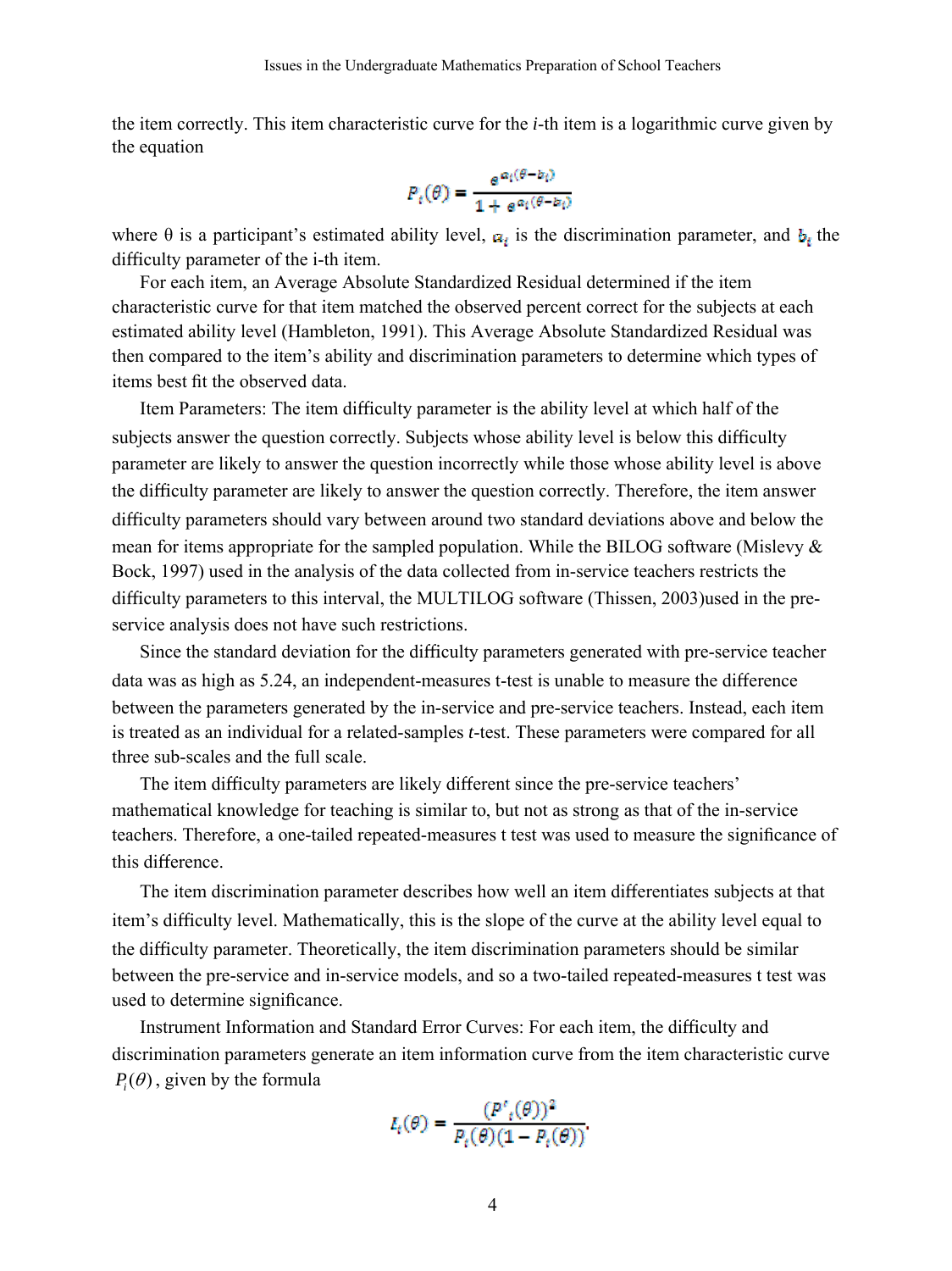These item information curves are added together to create the instrument information curve

$$
I(\theta) = \sum_{i} a_i^2 \frac{e^{\alpha_i(\theta - b_i)}}{(1 + e^{\alpha_i(\theta - b_i)})^2}
$$

which communicates how much information the instrument provides at various ability levels of the subjects.

The standard error curve is the "standard deviation of the asymptotically normal distribution of the maximum likelihood estimate of ability for a given true value of ability" (Hambleton, 1991, p. 95). These two curves are related in that the instrument information curve is the reciprocal of the square of the standard error curve.

For each of the three sub-scales and the full scale, the instrument information and standard error curves of the model generated using pre-service teacher data was compared to the curves generated using the in-service teacher data. The curves for each of the sub-scales and the full scale were graphed on the same axes to allow for easier comparison even though the ability levels used on the independent axis are different for the two models.

*Marginal Reliability*: Even though one of the benefits of item response theory is the ability to measure an instrument's reliability for subjects at various ability levels, it is often desired to have a single index of reliability for the entire instrument. Along these lines, one defines a marginal measurement error as

$$
\sigma_{em}^2 = \frac{\int_{-\infty}^{\infty} \sigma_e^2(\theta) g(\theta) d\theta}{\int_{-\infty}^{\infty} g(\theta) d\theta}
$$

where  $\sigma_e(\theta)$  is the standard error function derived from the instrument information curve and  $\mathcal{G}(\theta)$  is the ability distribution of the sample population.

The marginal reliability (Green, 1984; Thissen, 2001) of the instrument is then defined as

$$
\rho = \frac{\text{Variance}(\theta) - \sigma_{em}^2}{\text{Variance}(\theta)}.
$$

The marginal reliability of each of the three sub-scales and the full scale were computed using the pre-service teacher data. These reliabilities were then compared to those generated using the in-service teacher data (Blunk, Hill, & Phelps, 2005; Hill, 2007a; Hill, 2007b).

## Results

*Goodness of Fit*: The first method used to verify the goodness of fit for the 2-parameter item response model is to compare the model's estimates of ability to the individual's actual score. For the entire CKT-M scale and the three sub-scales (Number and Operation; Geometry; Patterns, Functions, and Algebra), one can see from Figure 1, there is a perfect fit between the data. This is verified by the correlations between estimated ability and true score being 0.9989 (Full Scale), 0.9984 (Number and Operations), 0.9978 (Geometry), and 0.9978 (Patterns, Functions, and Algebra).

To verify the goodness of fit of the model for the items, the Average Absolute Standardized Residual (AASR) was computed for each item using the item parameters generated using the Full Scale. For the AASR to be meaningful, only ability ranges which include a significant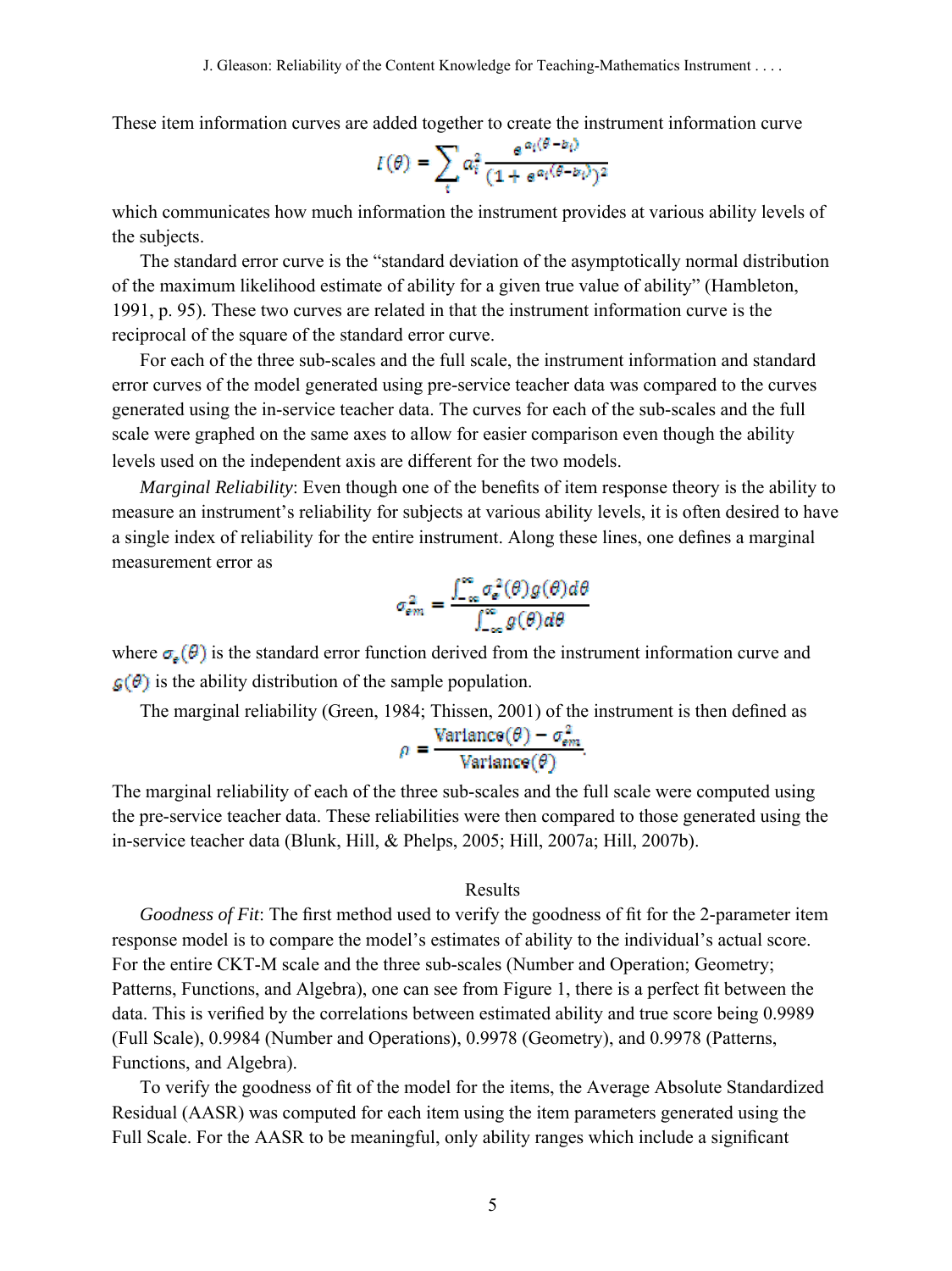

number of participants is included. Using step sizes of 0.2 in the ability estimates, only the ability range of -0.8 to 1.2 had over 10 participants and was included in the analysis.

**Figure 1: Graphs of Abilities versus True Score for the Full Scale and Three Sub-scales** 

After removing an outlier with an AASR of 3.73 and difficulty parameter of -541 (almost all subjects answered the item correctly), the AASR's of the items had a mean of 1.20 and standard deviation of 0.34, with a range of 0.63 to 2.31. The correlation of the AASR with the difficulty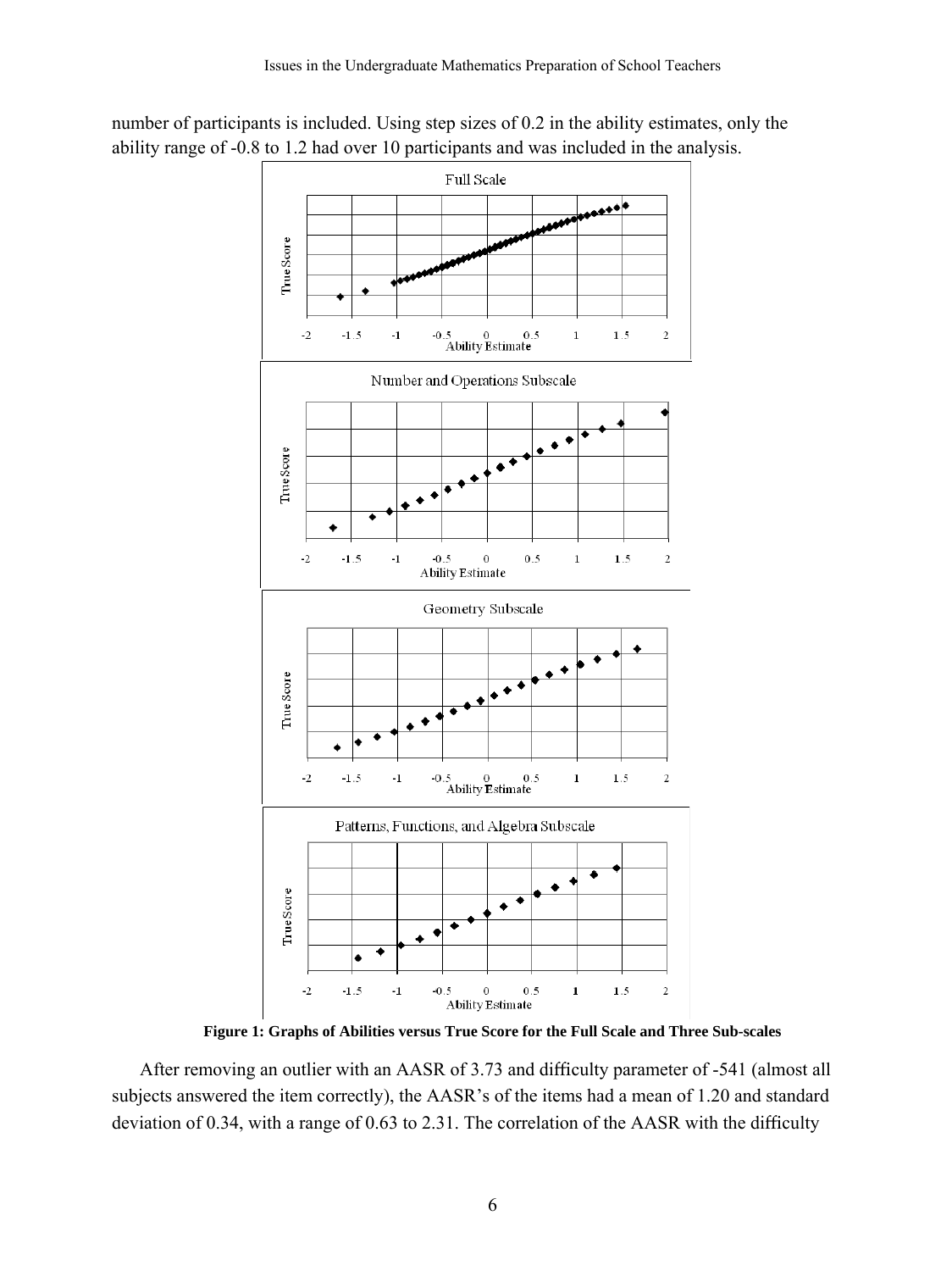parameter was 0.02 for items whose difficulty is within the range of -2.0 to 2.0 and 0.79 for items outside this range. This implies that the items whose difficulty parameter lies outside the range of participants' ability levels do not fit the model well. Similarly, the correlation between the discrimination parameter and the AASR of these items was 0.46 with higher discriminating items not performing as well as lower discriminating items (See Figure 2).



**Figure 2: Comparison of the Discrimination Parameter and Average Absolute Standardized Residual of CKT-M Items** 

Since the 2-parameter item response theory model fits the measured data for the participant ability levels and the item parameters, this model is appropriate for evaluating the usefulness of this instrument with the population of pre-service teachers.

*Item Parameters*: Since the discrimination parameter is the slope of the item characteristic curve and describes how well an item differentiates between individuals at the item's difficulty level, this parameter should be independent of a population's mathematical knowledge level. As suspected, there is no significant difference between the discrimination parameters generated using in-service and pre-service teachers. The Number and Operation sub-scale (M =0.06, SD  $=0.34$ ), Geometry sub-scale (M =  $-0.04$ , SD =0.44), Patterns, Functions, and Algebra sub-scale  $(M = -0.09, SD = 0.46)$ , and the Full scale  $(M = 0.03, SD = 0.41)$  all fell within the range on the two-tailed *t-*test for the appropriate degrees of freedom to accept the null-hypothesis that there is no significant difference.

Unlike the discrimination parameter, the difficulty parameter, which measures the point on the ability level where half of the population answers the item correctly, is expected to vary according to the population's overall ability level. For the Number and Operation sub-scale, the difficulty parameters decreased  $(M = 1.29, SD = 4.68)$  between the model using pre-service teachers and the one using in-service teachers. This reduction was statistically significant,  $t(23)$  = −1.35, p< 0.05, one-tailed. Similarly, the Geometry difficulty parameters decreased (M =0.95, SD = 2.89) a statistically significant amount,  $t(22) = -1.55$ , p< 0.05, one-tailed. The Patterns, Functions, and Algebra difficulty parameters decreased at an even higher rate (M =2.69, SD =6.16) which was statistically significant,  $t(17) = -1.85$ , p< 0.05, one-tailed. When looking at the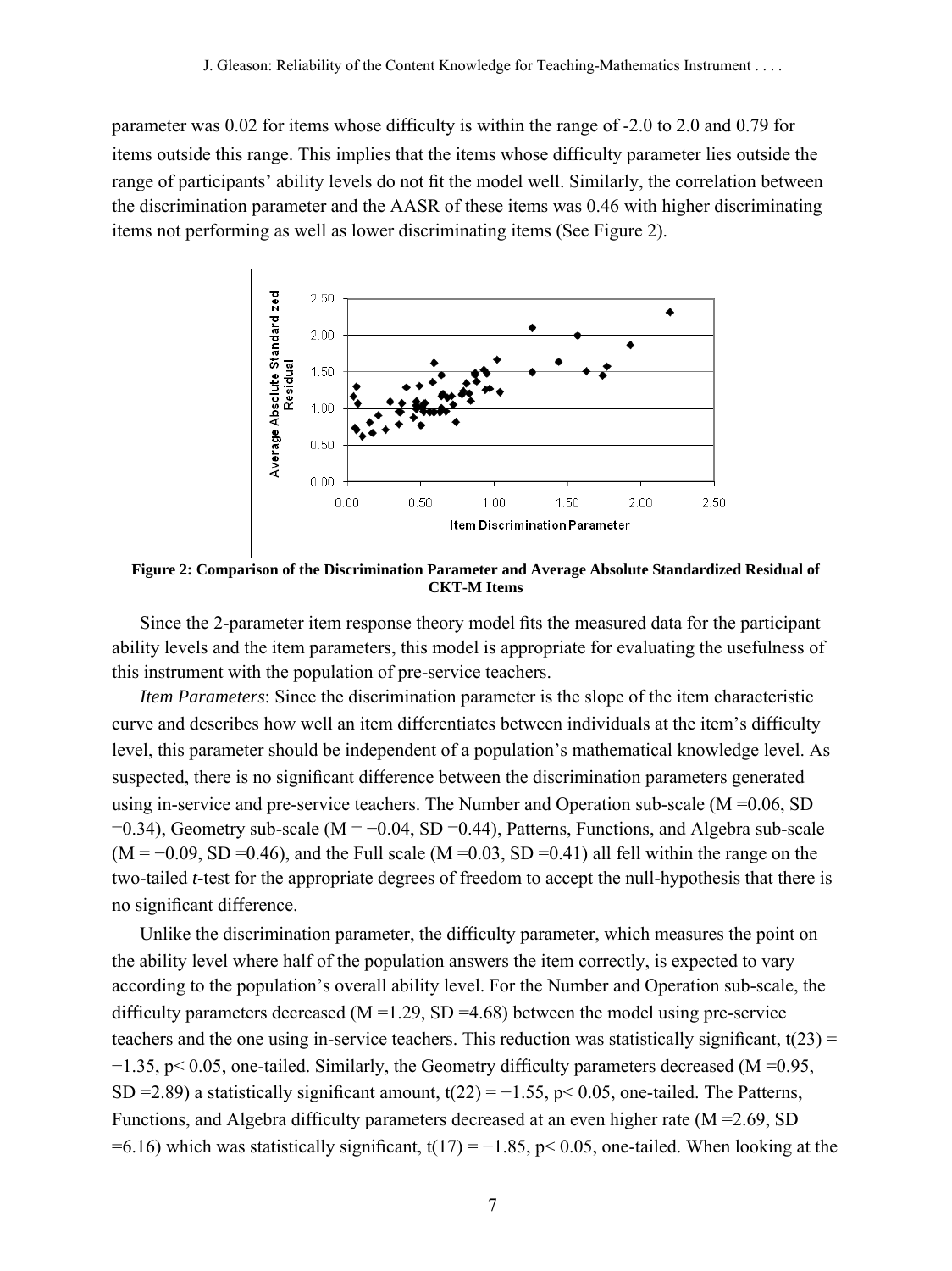full scale, this decrease of the difficulty parameters ( $M = -1.56$ , SD =4.62) was also statistically significant,  $t(64) = -2.72$ , p< 0.05, one-tailed.

The decrease in the difficulty parameters fits the hypothesis that the in-service teachers have a significantly higher level of mathematical knowledge for teaching than pre-service teachers.

Instrument Information and Standard Error Curves: The Number and Operation sub-scale exhibited the largest difference between the models using pre-service and in-service teacher data (See Figure 3). For the majority of participants (within one standard deviation of the mean), the instrument provided significantly less information when used with pre-service teachers than with in-service teachers.



#### **Figure 3: Instrument Information Curves**

Furthermore, the standard error for the instrument was always above 0.80 when used with pre-service teachers, while in-service teachers, whose ability ranges between two standard deviations below and one standard deviation above the mean as computed by the model, had a standard error of less than 0.75. ( See Figure 4.) This large difference is likely due to the Number and Operation sub-scale measuring the mathematical content most common in the elementary classroom and so the in-service teachers are more likely to have recently worked with the information contained in this instrument.

Since the items on the Geometry sub-scale are focused on subject matter dealt with in the latter elementary grades and middle school, the graphs from this sub-scale show that the instrument likely performed better for pre-service teachers than for in-service teachers since they had seen the material more recently. This phenomenon also occurred with the Patterns, Functions, and Algebra sub-scale to an extent. However, since this sub-scale included questions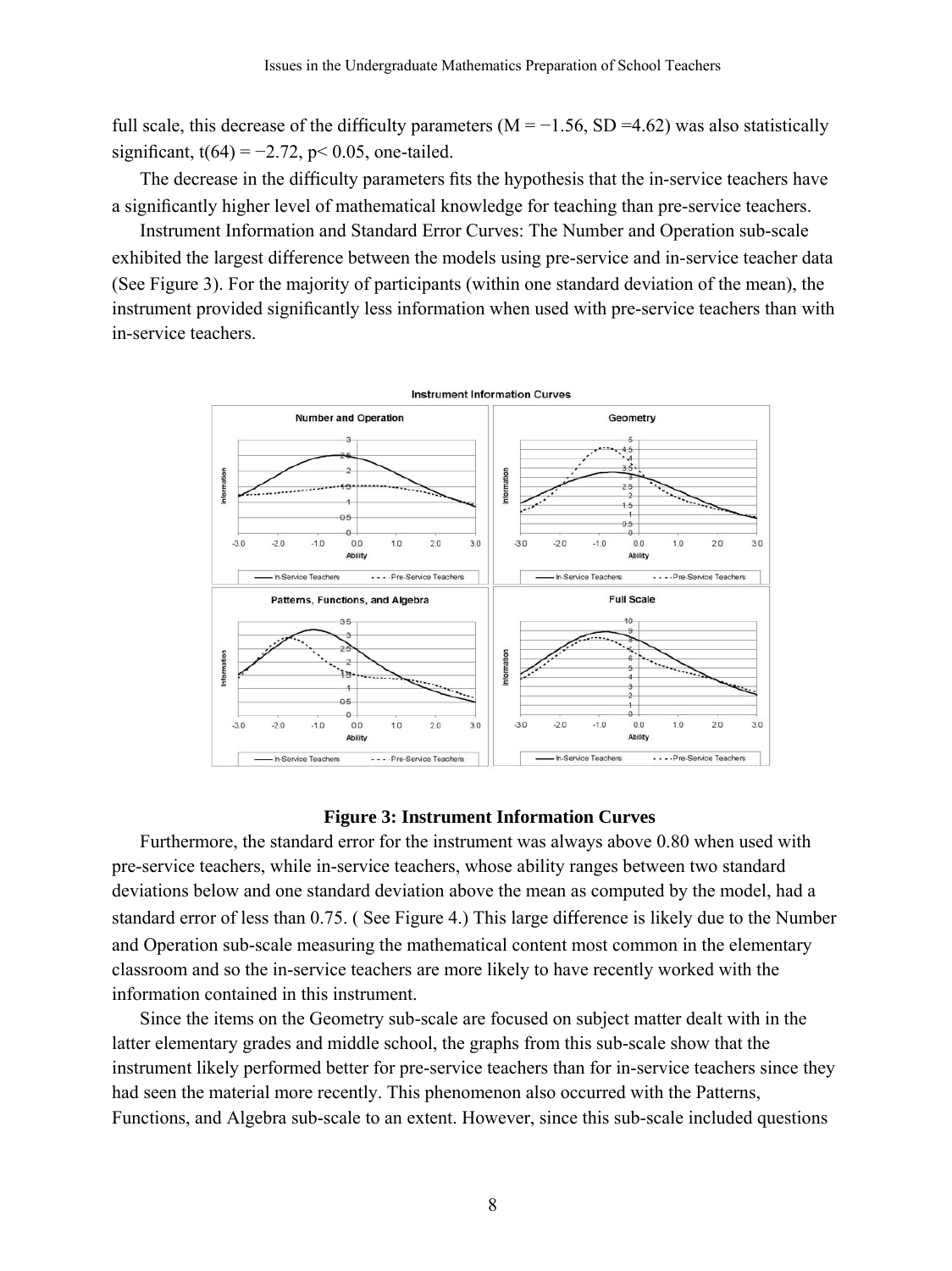regarding exponential growth that almost none of the pre-service teachers answered correctly, the instrument information curve for the pre-service teacher model was lower.



**Standard Error Curves** 

#### **Figure 4: Standard Error Curves**

When all three sub-scales are combined into the full scale, both the instrument information curve and the standard error curves for the two models are nearly identical. Furthermore, from these graphs (Figure 3 and Figure 4), one can conclude that the full scale instrument is very reliable with the standard error below 0.5 for nearly all pre-service and in-service teachers.

*Marginal Reliability*: As with traditional reliability, the marginal reliability is a coefficient between 0 and 1 that measures the proportion of the instrument score is attributed to the actual ability level of the participant rather than noise. For each of the three sub-scales, the marginal reliability is given in Table 1. Since this instrument is designed to differentiate between groups, often as a pre and post test, the reliability indices should be in the range of 0.75 to 0.85 (DeVellis, 1991, p. 85-86). Therefore, the Geometry sub-scale is the only sub-scale near appropriate reliability to use for pre-service teachers.

| Sub-scale                        | Pre-service Model | In-service Model |
|----------------------------------|-------------------|------------------|
| Number and Operations            | 0.682             | 0.80             |
| Geometry                         | 0.717             | 0.861            |
| Patterns, Functions, and Algebra | 0.675             | 0.757            |

Table 1: Marginal Reliability for Pre-service and In-service Models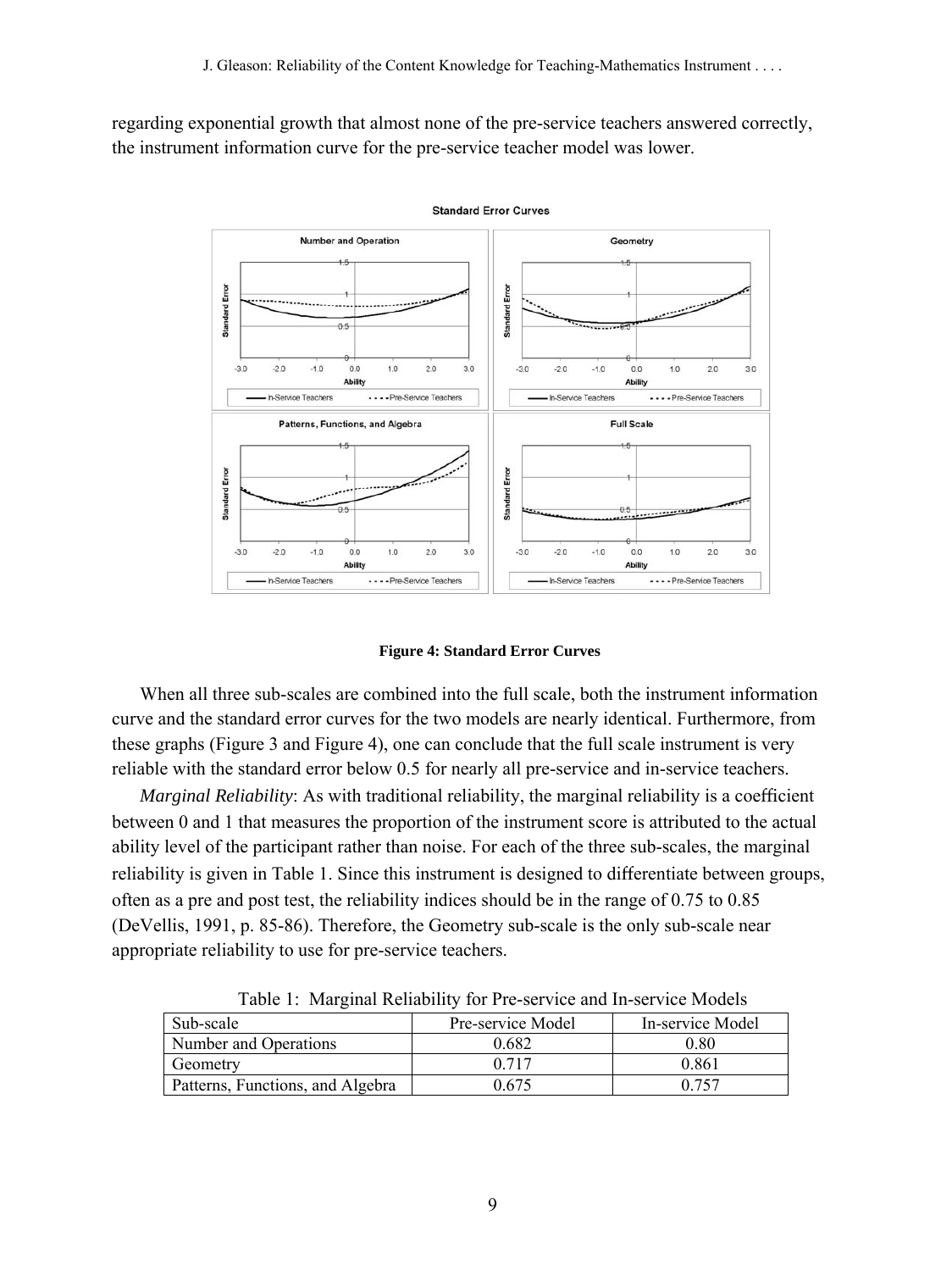If one combines the three sub-scales to form the full scale, the reliability of the instrument for pre-service teachers becomes 0.8545, which is on the upper end of reliability for use at the group level.

The marginal reliability in each situation above was computed under the assumption that the sub-scales are composed of independent items within the 2-parameter item response theory model. In reality, these sub-scales are composed of several testlets which do not have independence. Therefore, the marginal reliability for the three sub-scales and the full scale are likely significantly lower (Sireci, 1991).

## **Discussion**

Changing the population from in-service teachers to pre-service teachers had a large effect on the item parameters and reliability of the CKT-M form used. The main consequence of this result is researchers should not use the reliability information created using data from in-service teachers when using the CKT-M instrument with pre-service teachers. Researchers should instead make sure that they collect data from enough subjects to run a thorough item response theory analysis on their forms and use these results in reporting their results and should make their own forms specifically for the population of pre-service teachers.

Since the completion of an item response theory analysis is not always possible for every project, there is a need to create specific forms with reliability data generated using pre-service teachers. As evidenced from the results of this study, this form for pre-service teachers may consist of currently developed items from the Learning Mathematics for Teaching item pool, but would not be a previously compiled form. Much work still needs to be completed to determine which items are most appropriate for pre-service teachers and how many items might be needed to have adequate reliability when used with pre-service teachers.

#### **References**

- Blunk, M., Hill, H. C., and Phelps, G. (2005). Technical report on patterns, functions, and algebra items -2004 Mathematical Knowledge for Teaching (MKT) measures. Technical report, University of Michigan, Ann Arbor, Michigan.
- Conference Board of the Mathematical Sciences (2001). *The Mathematical Education of Teachers*, volume 11 of *CBMS Issues in Mathematics Education*. American Mathematical Society, Washington, D.C.
- DeVellis, R. F. (1991). *Scale Development: Theory and Applications*, volume 26 of *Applied Social Research Methods Series*. Sage Publications, Inc., Newbury Park, CA.
- Green, B. F., Bock, R. D., Humphreys, L. G., Linn, R. L., and Reckase, M. D. (1984). Technical guidelines for assessing computerized adaptive tests. *Journal of Educational Measurement*, 21(4):347–360.
- Hambleton, R. K., Swaminathan, H., and Rogers, H. J. (1991). *Fundamentals of Item Response Theory*, volume 2 of *Measurement Methods for the Social Sciences*. Sage Publications, Inc., Newbury Park, CA.
- Hill, H. C. (2007a). Technical report on geometry items -2002 Mathematical Knowledge for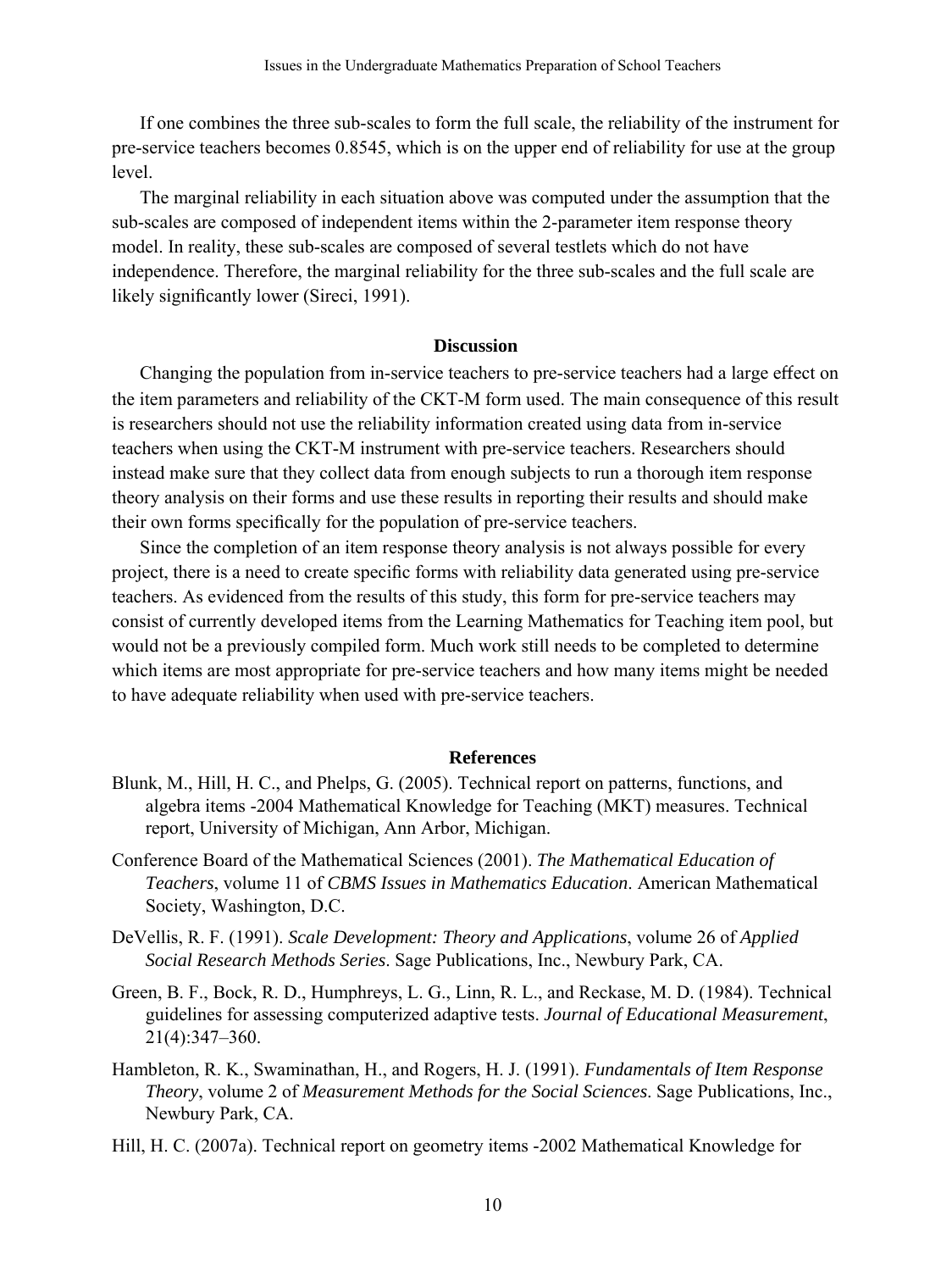Teaching (MKT) measures. Technical report, University of Michigan, Ann Arbor, Michigan.

- Hill, H. C. (2007b). Technical report on number and operations content knowledge items -2001- 2006 Mathematical Knowledge for Teaching (MKT) measures. Technical report, University of Michigan, Ann Arbor, Michigan.
- Hill, H. C. (2007c). Validating the MKT measures: Some responses to the commentaries. *Measurement: Interdisciplinary Research and Perspectives*, 5(2-3):209–211.
- Hill, H. C. and Ball, D. L. (2004). Learning mathematics for teaching: Results from California's Mathematics Professional Development Institutes. *Journal for Research in Mathematics Education*, 35(5):330–351.
- Hill, H. C., Dean, C., and Goffney, I. M. (2005). Assessing "content knowledge for teaching": Data from teachers, non-teachers, and mathematicians. Paper presented at the annual conference of the American Educational Research Association, April 2005, Montreal, Canada.
- Hill, H. C., Dean, C., and Goffney, I. M. (2007). Assessing elemental and structural validity: Data from teachers, non-teachers, and mathematicians. *Measurement: Interdisciplinary Research and Perspectives*, 5(2-3):81–92.
- Hill, H. C., Schilling, S. G., and Ball, D. L. (2004). Developing measures of teachers' mathematics knowledge for teaching. *The Elementary School Journal*, 105(1):11–30.
- Ma, L. (1999). *Knowing and teaching elementary mathematics: Teachers' understanding of fundamental mathematics in China and the United States*. Lawrence Erlbaum Associates, Mahwah, NJ.
- Mislevy, R. J. and Bock, R. D. (1997). *BILOG: Item analysis and test scoring with binary models [Computer software]*. Scientific Software International, Inc., Lincolnwood, IL.
- Schilling, S. G. (2007). The role of psychometric modeling in test validation: An application of multidimensional item response theory. *Measurement: Interdisciplinary Research and Perspectives*, 5(2-3):93–106.
- Shulman, L. S. (1986). Those who understand: Knowledge growth in teaching. *Educational Researcher*, 15(2):4–14.
- Sireci, S. G., Thissen, D., and Wainer, H. (1991). On the reliability of testlet-based tests. *Journal of Educational Measurement*, 28(3):237–247.
- Thissen, D. (2003). *MULTILOG for Windows (version 7.0) [Computer software]*. Scientific Software International, Inc., Mooresville, IN.
- Thissen, D. and Wainer, H. (2001). *Test Scoring*. Lawrence Erlbaum Associates, Mahwah, NJ.